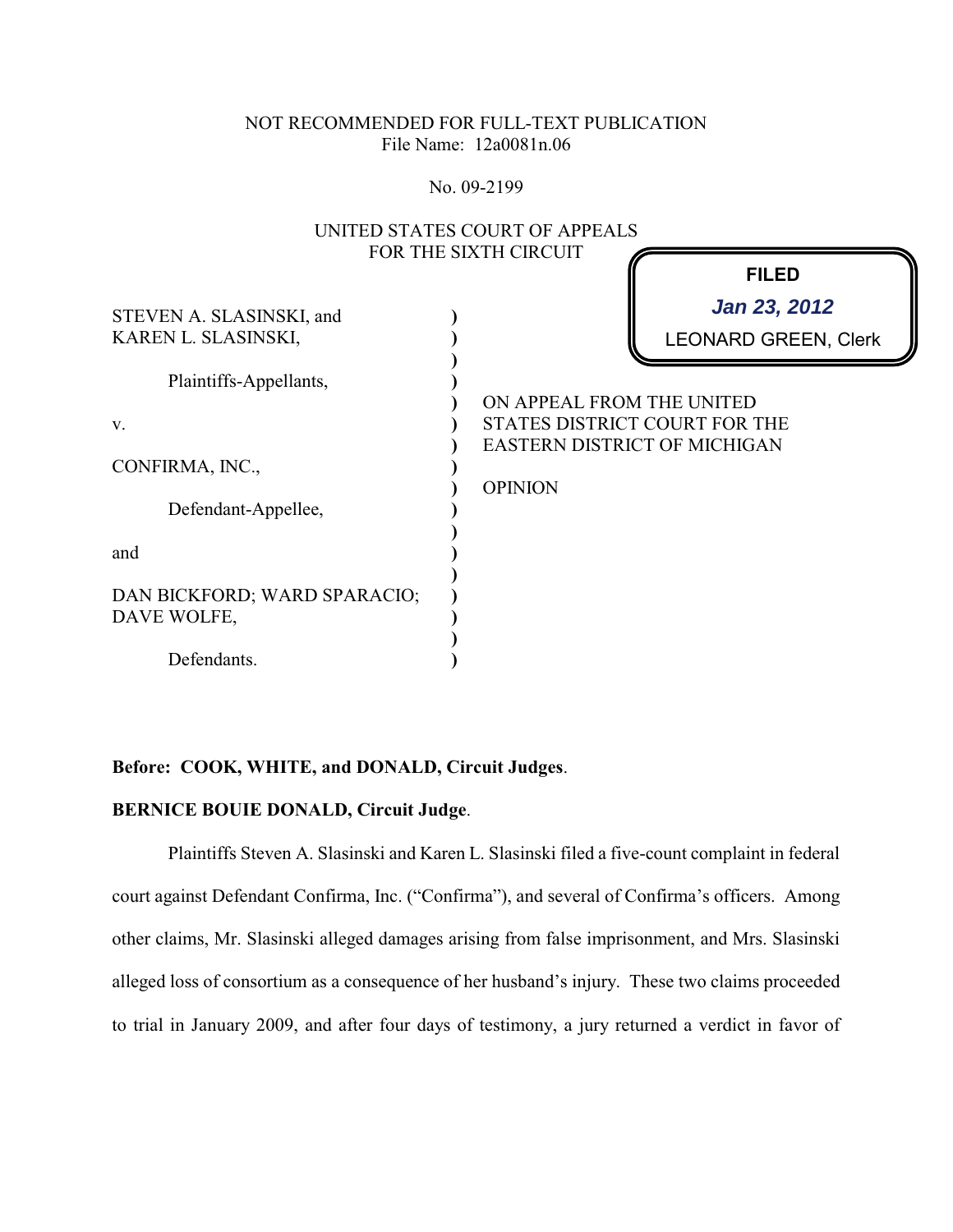Confirma. Thereafter, the Slasinskis filed a motion for a new trial, or alternatively, for judgment notwithstanding the verdict, both of which the district court denied.

On appeal, the Slasinskis argue that the district court erred in denying their motion because the jury verdict was against the great weight of the evidence presented at trial. For the reasons set forth below, we **AFFIRM** the district court's denial of the motion.

#### **I. BACKGROUND**

Mr. Slasinski is 42 years old, married, and the father of three children. Confirma, a manufacturer of medical imaging devices, hired Mr. Slasinski in 2006 as a Regional Sales Manager for Michigan, Ohio, Indiana, and Kentucky. In July 2007, members of Confirma's sales team, including Mr. Slasinski, attended a week-long seminar in Bellevue, Washington. On the evening of July 25, 2007, Mr. Slasinski and others, including Confirma's Chief Executive Officer Wayne Wager and Executive Vice President of Sales and Marketing Dan Bickford, attended a dinner cruise on Lake Washington aboard "TheChampagne Lady." The events that transpired that evening, which are largely undisputed, form the basis of Mr. Slasinski's claims.

Near the end of the cruise, but before the boat docked, Mr. Slasinski proceeded toward the ship's lavatory on the aft end of the boat. Before he reached his destination, Mr. Slasinski observed a colleague named Kris Daw enter the lavatory. Several other Confirma employees were standing nearby, and Mr. Slasinski observed Bickford engage an external lock on the lavatory door, thereby locking Daw inside. A few moments later, Bickford unlocked the door and released Daw to the laughter of those standing nearby.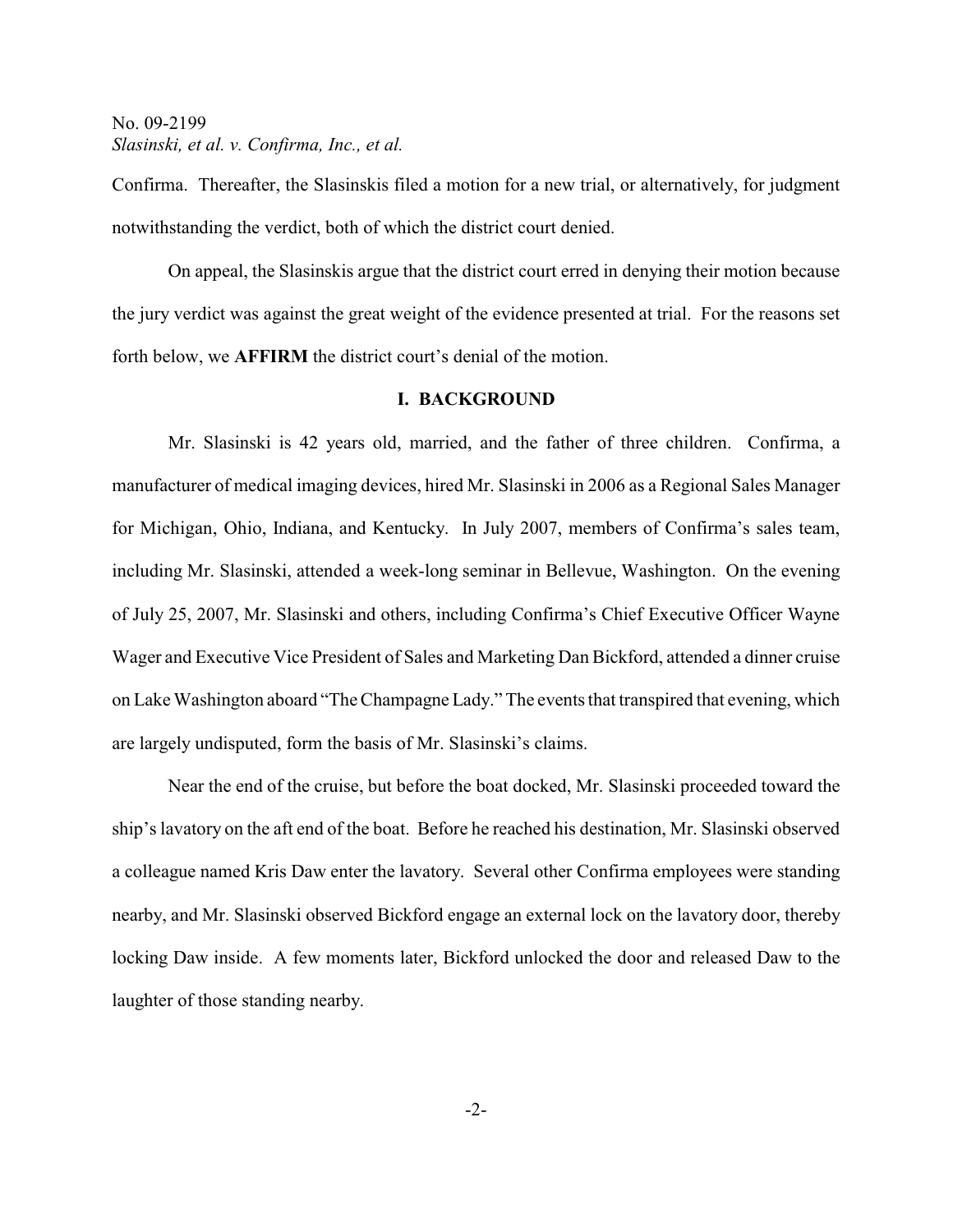Mr. Slasinski then entered the lavatory and shortly thereafter discovered that he also had been locked inside. The parties dispute the precise amount of time that Mr. Slasinski was locked in the lavatory, but by either party's account it was approximately twenty to twenty-five minutes. During that time, the boat docked and the other Confirma employees disembarked. After some time had passed, Mr. Slasinski began making phone calls to colleagues on his cell phone to request assistance. Although he reached a colleague named Andrew Curran, Curran was unable to return to the boat because the security gate at the pier had been locked. Mr. Slasinski then resorted to kicking the door in an attempt to free himself, at which point the boat's crew discovered and released him.

The Slasinskis filed their Complaint against Confirma and Dan Bickford, Ward Sparacio, and David Wolfe,<sup>1</sup> Confirma employees, on November 13, 2007. Mr. Slasinski alleged damages arising from false imprisonment, intentional infliction of emotional distress, and breach of implied contract, while Mrs. Slasinski alleged damages arising from loss of consortium. On July 17, 2008, the district court dismissed the individual defendants and granted summary judgment in favor of Confirma on all claims except those for false imprisonment and loss of consortium. The remaining claims were tried before a jury beginning January 8, 2009. On Mr. Slasinski's false imprisonment claim, the jury was charged as follows:

Plaintiff seeks to recover damages based upon a claim of false imprisonment. Plaintiff has the burden of proof on each of the following: One, that Defendant committed an act with the intention of confining Plaintiff; Two, that Defendant's act resulted directly, or indirectly, in Plaintiff's confinement; Three, that Defendant did not have the legal authority to confine Plaintiff; Four, that Plaintiff was conscious

 $1$  Mr. Sparacio is Confirma's Vice President of Sales, and Mr. Wolfe is the Director of Customer Advocacy.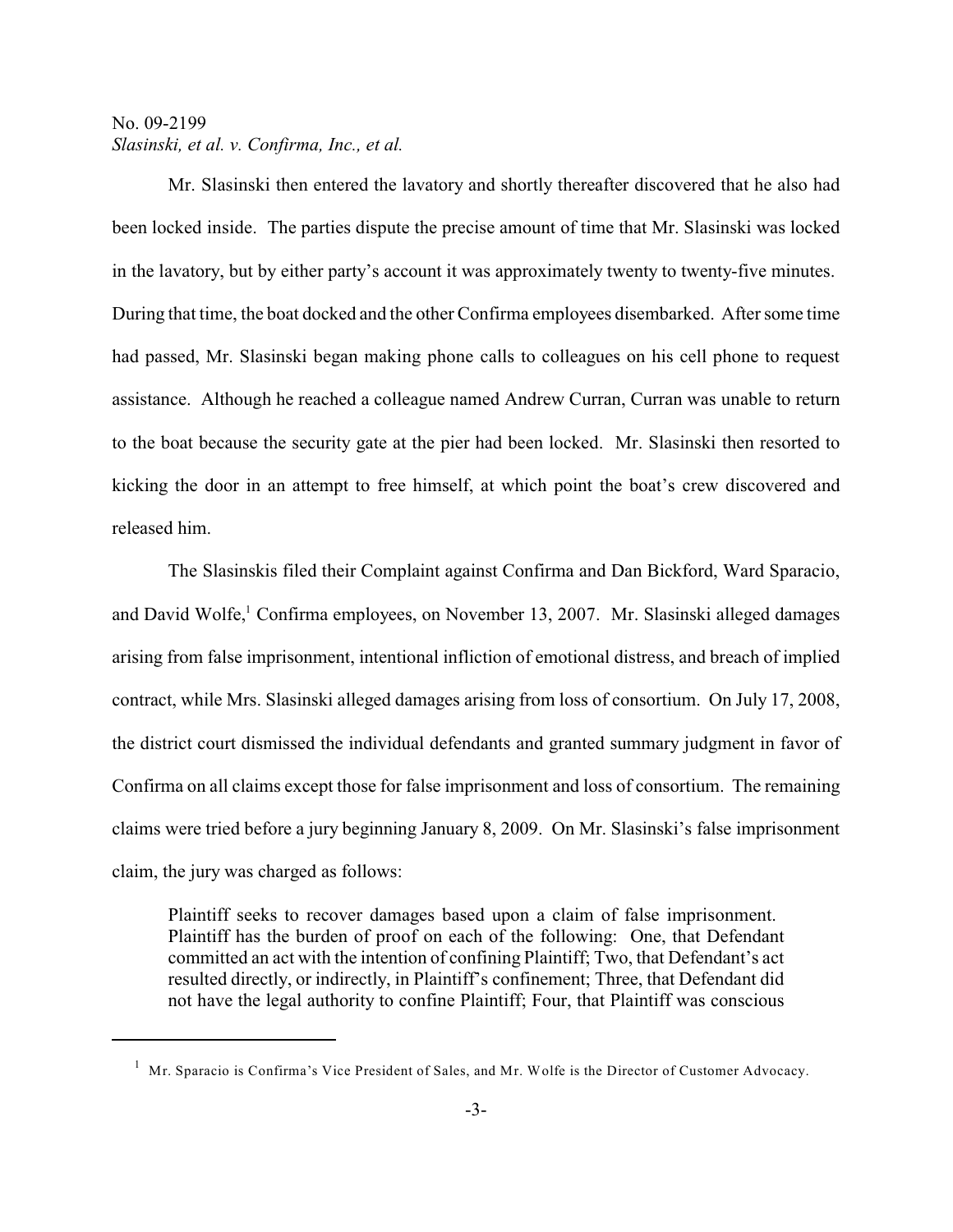of the confinement; Five, that the confinement was against Plaintiff's will. A person is not "imprisoned" if he is only briefly locked in an enclosure, or if the act of confinement is only momentary or fleeting. It is not necessary for the detention or confinement to be in a jail or prison.

(*See* R. 73, Order Denying Pl.'s Mot. For New Trial at 5 n.1.) The Slasinskis did not object to the jury instructions. After deliberating for several hours, the jury returned a verdict in favor of Confirma on both claims.

On January 23, 2009, the Slasinskis filed a motion for a new trial, or alternatively, for judgment notwithstanding the verdict, arguing that the jury rendered an erroneous verdict that was against the great weight of the evidence with respect to the false imprisonment claim. On August 21, 2009, the district court denied the motion, ruling that sufficient evidence was adduced at trial to allow reasonable jurors to find that the Slasinskis had not established each element of false imprisonment by a preponderance of the evidence. On September 16, 2009, the Slasinskis appealed this denial.

## **II. ANALYSIS**

## **A. Standards of Review**

#### *1. Motion for New Trial*

This court reviews a district court's denial of a motion for new trial for an abuse of discretion. *Mike's Train House, Inc. v. Lionel, L.L.C.*, 472 F.3d 398, 405 (6th Cir. 2006) (internal citations omitted). "An abuse of discretion occurs when the district court relies on clearly erroneous findings of fact, improperly applies the law, or uses an erroneous legal standard." *Id.* We may reverse such a decision only if we have "a definite and firm conviction that the trial court committed a clear error of judgment." *Barnes v. Owens-Corning Fiberglas Corp.*, 201 F.3d 815, 820 (6th Cir.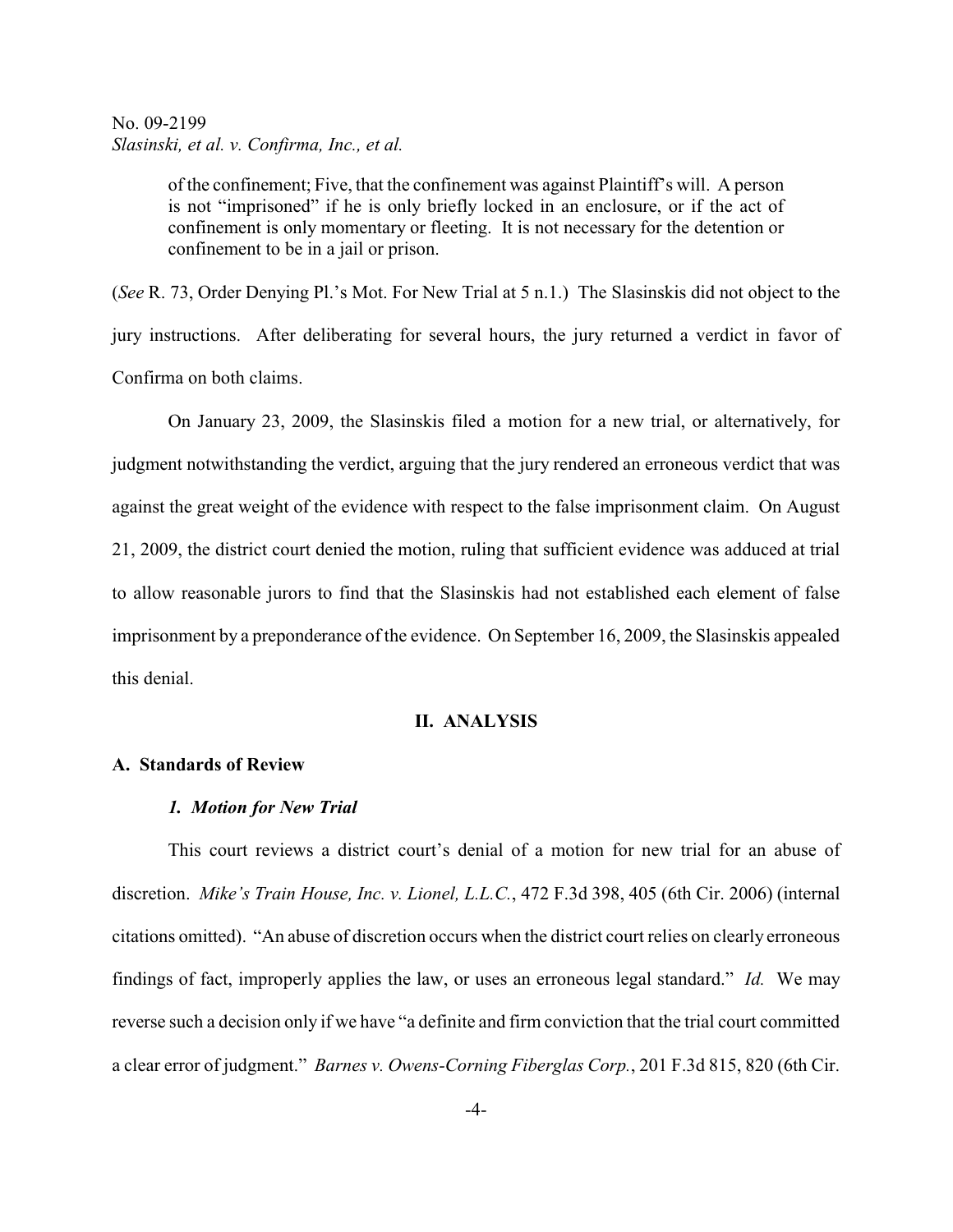2000) (internal quotation marks and citations omitted). In considering a motion for a new trial, district courts "are not free to reweigh the evidence and set aside the jury verdict merely because the jury could have drawn different inferences or conclusions or because judges feel that other results are more reasonable." *Id.* at 821. Rather, a new trial should be granted only if, in light of the evidence, no reasonable juror could reach the challenged verdict. *Id*. at 820-21.

## *2. Motion for Judgment Notwithstanding the Verdict*

We review *de novo* a district court's denial of judgment notwithstanding the verdict. *Moore v. KUKA Welding Sys. & Robot Corp.*, 171 F.3d 1073, 1078 (6th Cir. 1999). When the trial court's jurisdiction is based upon diversity of the parties, "this circuit adheres to the minority rule that state law governs the standard for granting motions for directed verdicts and judgments notwithstanding the verdict." *Mannix v. Cnty. of Monroe*, 348 F.3d 526, 531 (6th Cir. 2003) (internal quotation marks and citations omitted). In Michigan courts, "the standard of review for judgments notwithstanding the verdict requires review of the evidence and all legitimate inferences in the light most favorable to the nonmoving party." *Id.* at 532. If after such review, the evidence could reasonably be said to support more than one conclusion, the jury verdict must stand. *Zantel Mtkg. Agency v. Whitesell Corp.*, 696 N.W.2d 735, 740 (Mich. Ct. App. 2005).

#### **B. The Jury's Verdict**

In their motion for a new trial, the Slasinskis assert that they conclusively established by undisputed evidence every necessary element of a false imprisonment claim. Thus, according to the Slasinskis, "no reasonable jury could conclude that Plaintiff was not falsely imprisoned by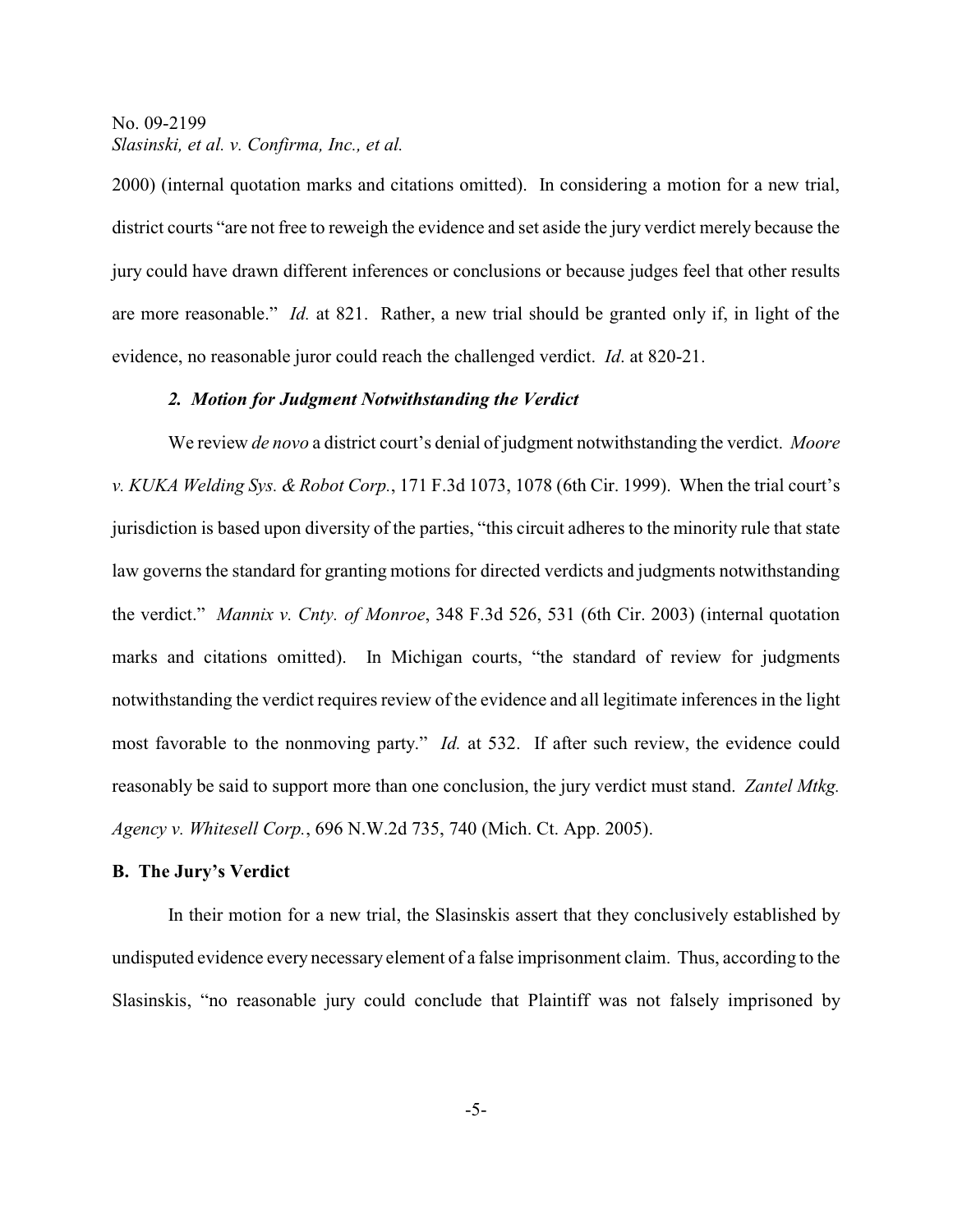Defendant." The district court disagreed that the jury's verdict was unreasonable, and laid out the

evidence supporting the verdict as follows:

In support of its theory of the case, Defendant submitted that Mr. Slaskinski consented to being locked in the bathroom as part of the on-going "prank." Sufficient testimony exists which would allow a reasonable jury to draw the conclusion that Mr. Slasinski willingly entered the bathroom despite knowing that he would be locked in by his colleagues. First, the stipulated facts demonstrate that "Mr. Slasinski saw Dan Bickford lock Confirma employee Kris Daw in the bathroom." [Stipulated Facts, Final Joint Pretrial Order, ¶ 7]. Second, expert witness Dr. Steven R. Miller testified that, in his opinion as a psychologist, it was possible that Mr. Slasinski knew he would be locked in the bathroom when he entered it. Third, Wayne Wagner testified that he was approximately two feet away from the bathroom after the boat docked and did not hear any sounds coming from the bathroom.

The verdict could just have easily rested upon the determination that Mr. Slasinski was not confined. The jury instructions specifically provided that "[a] person is not 'imprisoned' if he is only briefly locked in an enclosure, or if the act of confinement is only momentary or fleeting." The record demonstrates that Mr. Slasinski did not make any noise indicating that he wanted to be let out at any time before the boat docked. From this testimony, the jury could have reasonably concluded that Mr. Slasinski was only confined—if at all—from the time the last passenger left the boat until the crew ultimately unlocked the door. As such, the jury could have found that the subject confinement was of a "momentary or fleeting" nature, and therefore insufficient to state a claim of false imprisonment.

(R. 73 at 6-7) (some internal citations omitted). While the district judge acknowledged that "the jury could just as easily have reached the opposite conclusion," she went on to say that it is "not the province of this tribunal to reverse a verdict that rests upon sufficient evidence." (*Id.* at 7.) Based upon this evidence, the district judge denied the Slasinskis' request for a new trial or judgment notwithstanding the verdict.

On appeal, Mr. Slasinski argues that his numerous attempts to free himself conclusively establish that Confirma's employees confined him against his will. Specifically, he points to his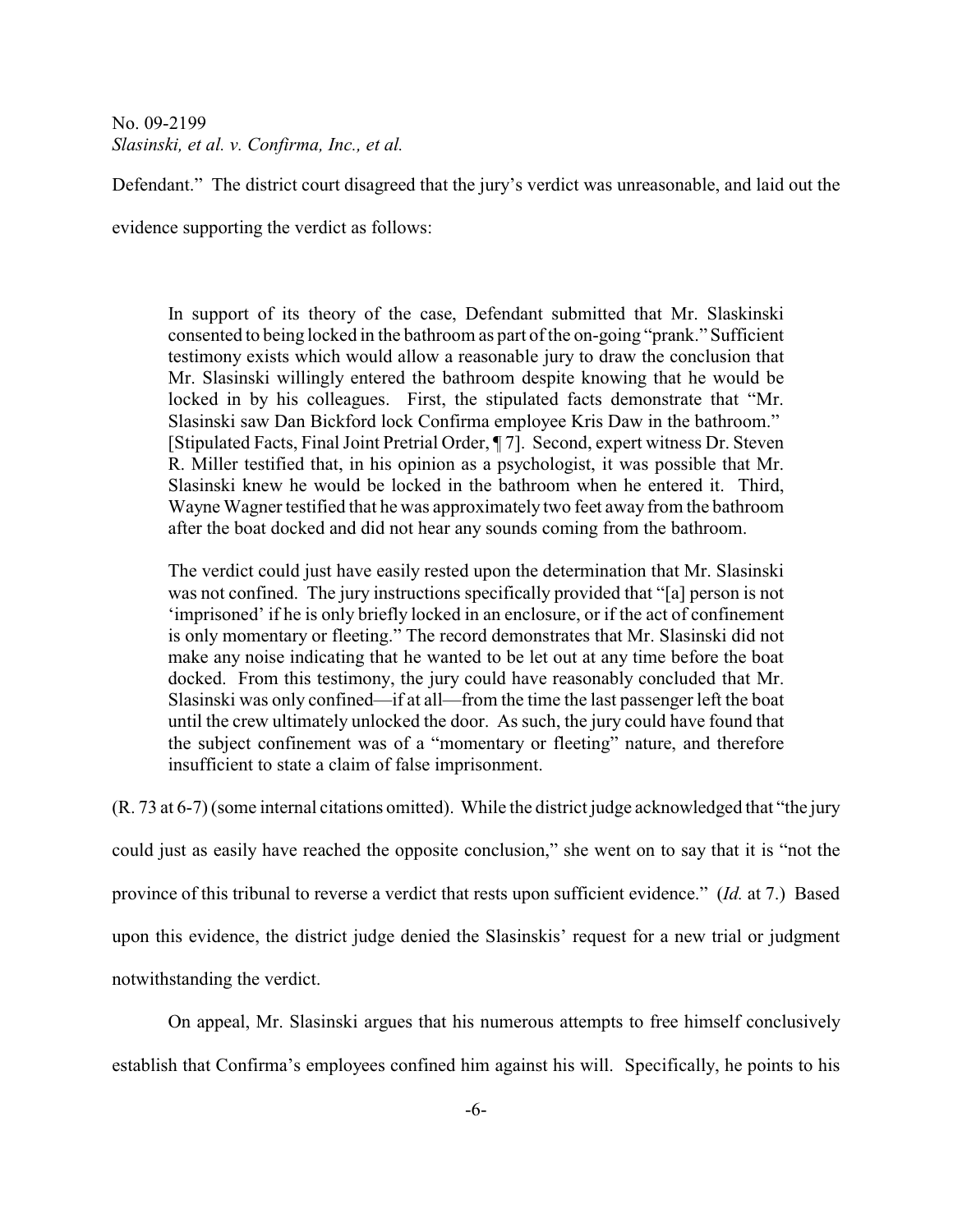attempts to "open the door by turning the knob and pushing on the door" and his "call[s] for outside help  $\lceil \cdot \rceil$  using his cell phone," as well as his efforts to "break down the steel door when his attempts to phone for help were unsuccessful." Mr. Slasinski also argues fervently that his confinement was neither momentary nor fleeting. In support, he offers his testimony that he entered the lavatory just before the ship docked, the captain's log, which shows the Champagne Lady docking at approximately 9:00 p.m., and the ship's Damage Report, which indicates that the crew discovered Mr. Slasinski in the lavatory at approximately 9:25 p.m.

Certainly, this evidence could support a finding that Mr. Slasinski was confined against his will and/or that his confinement was not momentary or fleeting. That does not necessarily mean, however, that conclusions to the contrary are unreasonable. If the jury accepted Confirma's version of the facts, and drew all inferences in Confirma's favor, it could easily have found that Mr. Slasinski entered the lavatory knowing he would be locked inside as part of the prank, and thus initially consented to the confinement. Moreover, for at least part of the duration of his confinement, Mr. Slasinski did not knock, call out to, or otherwise beseech any of the Confirma employees standing nearby to release him. A reasonable jury could conclude, therefore, that any confinement Mr. Slasinski experienced began with his consent, and only after the passage of time became against his will. A jury could further conclude, based on the evidence, that the period of unconsented-to confinement was of such brief duration as to be only momentary or fleeting. We do not suggest that this is the correct interpretation of the evidence, but merely that it is a reasonable one.